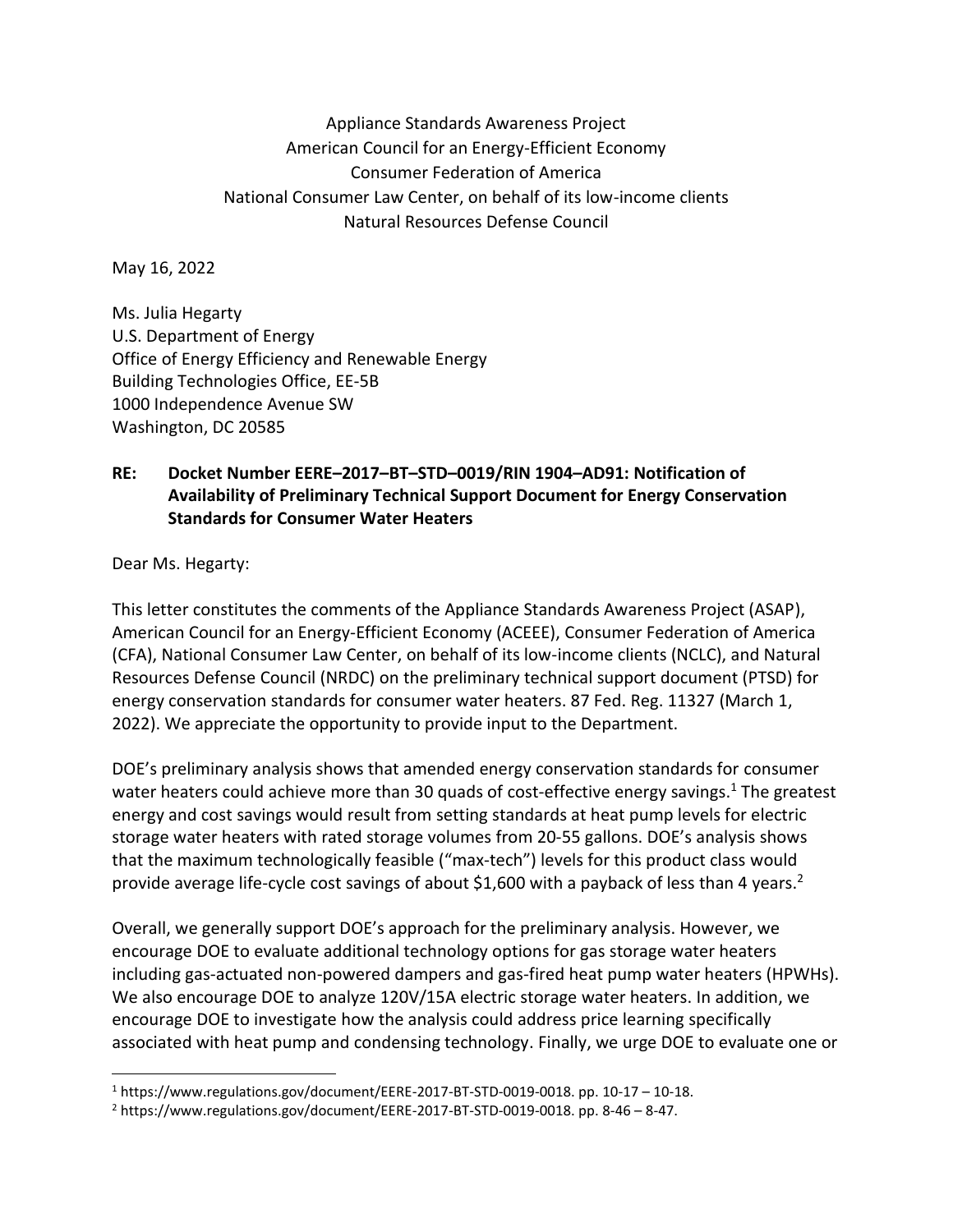more alternate natural gas price scenarios that reflect electrification and other trends that could result in significant increases in natural gas prices. These issues and others are discussed in further detail below.

**We encourage DOE to evaluate gas-actuated non-powered dampers as a technology option for gas storage water heaters.** Gas-actuated non-powered dampers require no external power source and use a self-powered gas valve to generate the power needed to operate.<sup>3</sup> A study from the Northwest Energy Efficiency Alliance (NEEA) found that a 50-gallon product with a non-powered damper could reach a UEF of 0.68 with an incremental cost of only \$38 over the baseline model.<sup>4</sup> While DOE evaluated other flue damper technology that does not require external power (e.g., thermopile flue dampers), we believe that gas-actuated non-powered dampers may potentially represent a lower-cost alternative that DOE should consider evaluating.

**We encourage DOE to evaluate gas-fired HPWHs as the max-tech level for gas storage water heaters.** In the preliminary analysis, DOE considered absorption and adsorption HPWHs as technology options but tentatively decided to screen them out due to the lack of manufacturer development and challenges with wide-scale manufacturing, installation, and service of the units.<sup>5</sup> As DOE notes in the PTSD, gas heat pump technology is commercially available in space cooling, space heating, and commercial water heating applications. Additionally, a recent field study in California evaluated energy savings from a pre-commercial residential gas absorption HPWH that was shown to achieve a 1.2 UEF through lab testing and observed average yearly gas savings of 54% compared to baseline.<sup>6</sup> Furthermore, EPA recently proposed a draft specification for consumer water heaters that would set the ENERGY STAR V5.0 criteria for gas storage water heaters at heat pump levels.<sup>7</sup> Thus, we expect that the landscape of this emerging technology may change in the near future, and we therefore encourage DOE to evaluate heat pump technology as the max-tech level for gas storage water heaters.

**We encourage DOE to evaluate the energy performance of 120V/15A HPWHs for the notice of proposed rulemaking (NOPR).** In the preliminary analysis, DOE did not consider 120V/15A HPWH products because they were not commercially available at the time of the analysis. However, these water heaters are now commercially available from at least one manufacturer<sup>8</sup>

<sup>3</sup> A.O. Smith currently uses this technology in their ProLine® XE models. https://www.hotwater.com/waterheaters/residential/gas/proline/xe/proline%C2%AE-xe-high-efficiency-flue-damper-gas-tank-water-heater-gcd-40/.

<sup>4</sup> Non-Powered Damper Gas Storage Water Heater Lab Testing. https://neea.org/resources/non-powered-dampergas-storage-water-heater-lab-testing.

<sup>5</sup> https://www.regulations.gov/document/EERE-2017-BT-STD-0019-0018. p. 4-3.

<sup>6</sup> https://www.etcc-ca.com/sites/default/files/u2292/etcc\_webinar\_gti-cec\_ghp\_demo\_projects\_draft\_2021-06- 24 v2 clean version.pdf.

<sup>7</sup> ENERGY STAR Version 5.0 Residential Water Heaters Draft 1 Specification.

https://www.energystar.gov/sites/default/files/ENERGY%20STAR%20Version%205.0%20Residential%20Water%20 Heaters%20Draft%201%20Specification\_5.pdf.

<sup>8</sup> https://www.nyle.com/water-heating-systems/units/e8/.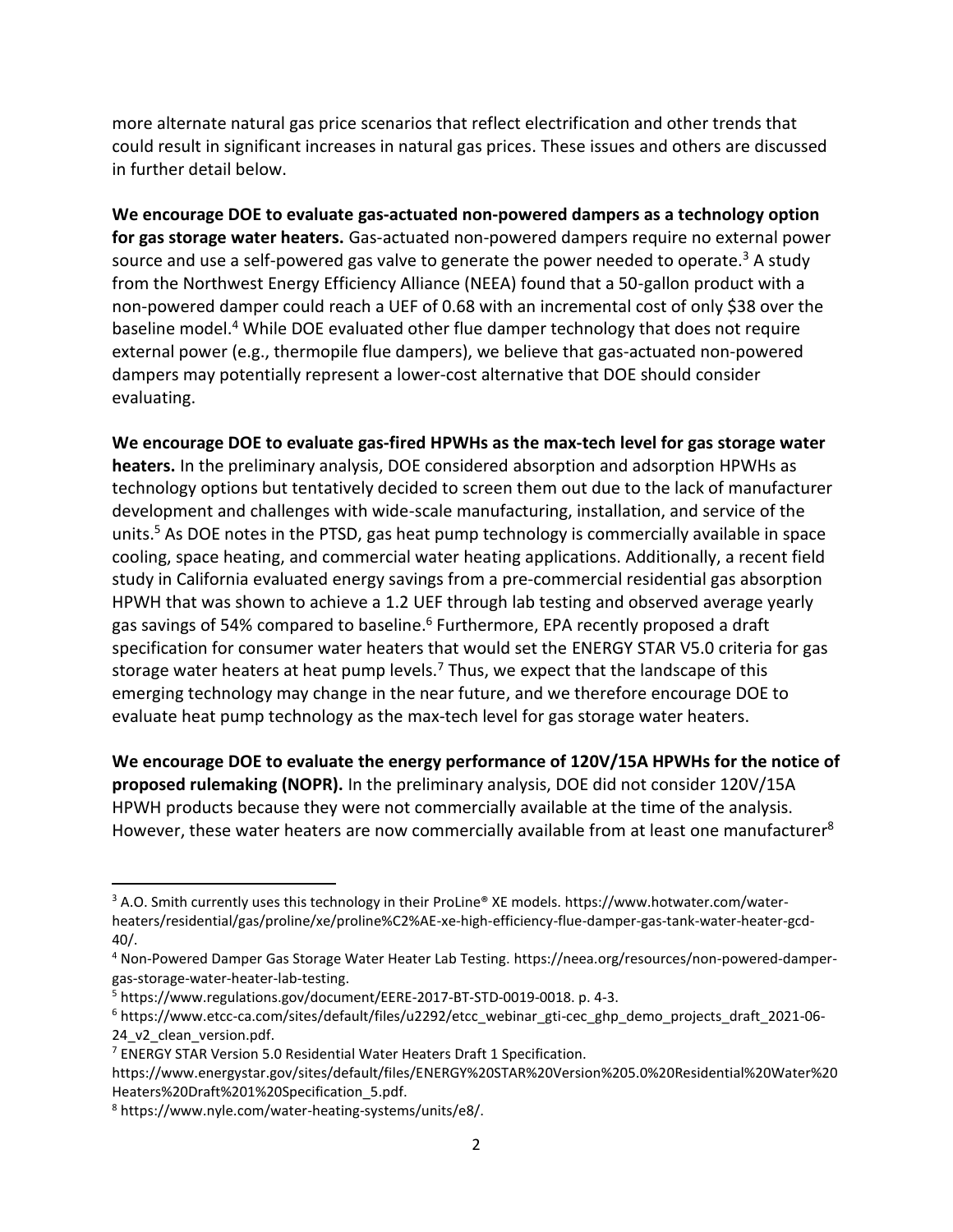and are expected to be available more widely throughout 2022.<sup>9</sup> Therefore, we encourage DOE to analyze 120V/15A electric storage water heaters.

**We encourage DOE to investigate how the analysis could reflect price learning associated with heat pump and condensing technology.** In the preliminary analysis, in analyzing historical prices of water heaters, DOE examined prices of water heaters as a whole.<sup>10</sup> However, we would expect that the price trends associated with heat pump and condensing technologies, which currently represent a very small portion of the water heater market, will be significantly different than the overall price trends of water heaters. In particular, components used in heat pump water heaters, such as compressors and heat exchangers, are similar to those used in other air conditioning and heat pump equipment. In the 2017 Direct Final Rule for standards for residential central air conditioners and heat pumps, DOE assumed that heat pumps would experience the same price trend as central air conditioners and applied a learning rate (defined as the fractional reduction in price expected from each doubling of cumulative production) of 10.7±1.1%.<sup>11</sup> Similarly, in the recent proposed rule for room air conditioners, DOE estimated a learning rate of 25.0±3.5%.<sup>12</sup> We therefore encourage DOE to investigate how the analysis could address price learning specifically for heat pump and condensing technologies.

**We urge DOE to evaluate one or more alternate natural gas price scenarios.** In the preliminary analysis, DOE utilized projections from the Energy Information Administration's Annual Energy Outlook (AEO) 2021 to estimate future natural gas prices.<sup>13</sup> However, we believe that DOE may be significantly underestimating future natural gas prices using this approach. As the movement towards electrification continues and the efficiencies of gas-fired appliances increase, customers and sales of natural gas will likely decline over time. Multiple studies indicate that a consistent decline in gas customers and/or consumption will result in an increase in gas prices for the remaining customers.<sup>14,15</sup> For example, as the NRDC outlines in their comments on the PTSD, their analysis found that gas prices will exceed 600% of the AEO projections in the Pacific and Mid-Atlantic regions in multiple electrification scenarios. Thus, DOE may be significantly underestimating the operating cost savings from potential amended standards for gas water heaters. We therefore encourage DOE to evaluate one or more alternate natural gas price scenarios to better understand the effect of increased gas prices.

**DOE's preliminary analysis provides a thorough evaluation of installation costs, including for challenging installations.** We understand that space and venting constraints could make it

<sup>&</sup>lt;sup>9</sup> A.O. Smith, Rheem, and GE currently have 120V/15A products in development.

https://cleantechnica.com/2021/11/29/120-volt-heat-pump-water-heaters-hit-the-market-make-gasreplacements-even-easier/.

<sup>10</sup> https://www.regulations.gov/document/EERE-2017-BT-STD-0019-0018. pp. 8-14 – 8-16.

<sup>&</sup>lt;sup>11</sup> Final Rule TSD for Residential Central Air Conditioners and Heat Pumps.

https://www.regulations.gov/document/EERE-2014-BT-STD-0048-0098. p. 8-21.

<sup>12</sup> https://www.regulations.gov/document/EERE-2014-BT-STD-0059-0030. p. 8-12.

<sup>13</sup> https://www.regulations.gov/document/EERE-2017-BT-STD-0019-0018. p. 8-26.

<sup>14</sup> https://thefutureofgas.com/content/downloads/2022-03-21/3.18.22%20-

<sup>%20</sup>Independent%20Consultant%20Report%20-%20Decarbonization%20Pathways.pdf. p. 101.

<sup>15</sup> https://www.nber.org/papers/w28955.